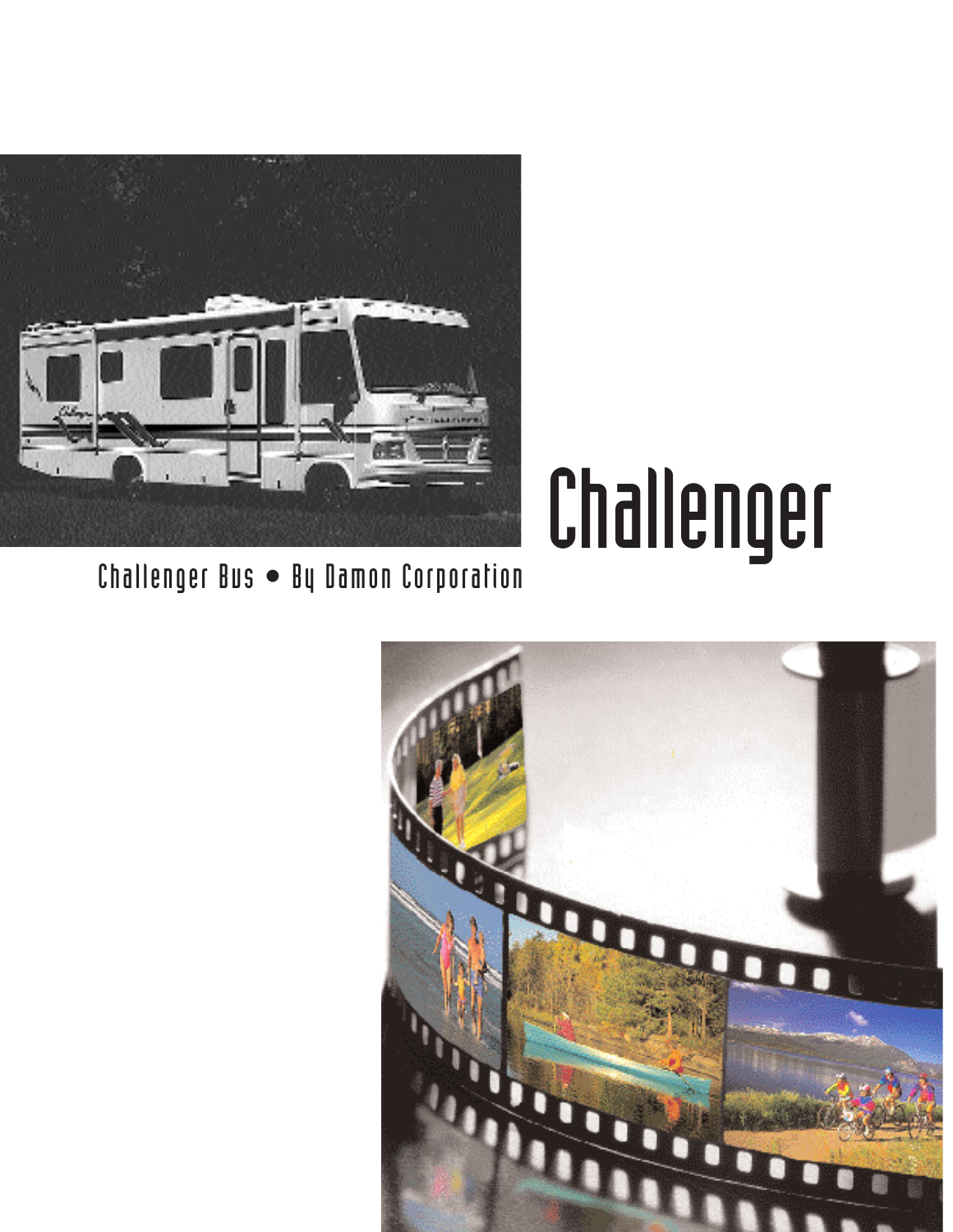

## Challenger Bus. A Step Above the Competition.

If you're up to the challenge of questioning preconceived notions about what you can expect from a motorized recreational vehicle at a surprisingly low price, then Damon Corporation invites you to discover the Challenger Bus.

Precisely engineered to deliver optimal road handling, the Challenger embodies impressive quality standards with comforts and conveniences that leave the competition in the dust. And all at a price that will ensure you a good night's sleep, confident that you've invested in a premier product that combines excellent design and layout with stylish looks.

The Challenger Bus is your ticket to outstanding features. With six floor plans to choose from, you'll be guaranteed rich, hardwood-framed cabinet doors, stylish designer fabrics and, in select models, mirrored closets.

The galley has an impressive list of modern appliances, including microwave and three-burner, high-output range, double-door refrigerator and double-bowl porcelain sink. Combined with ample storage space, cooks can take pride in preparing meals that will satisfy even the most discriminating appetite.

## Designed For Enjoyment. Refined To Perfection.

When you choose the Challenger Bus, you can be confident you've chosen a winner. Using the highest standards in engineering and design, Damon follows a path of uncompromising quality, starting with the most reliable chassis on the market. and by forging Old World craftsmanship with state-of-the-art technology, quality

is a given — providing maximum durability and minimum maintenance.

Just one of many examples of this built-in quality are the sidewalls, which are constructed of aluminum-framed laminated fiberglass. This extra-durable material, together with an innovative vacuum-bonding process, forms a smoother, longer-lasting hardwall surface. Not only is greater structural stability and adhesion achieved, but the wall is also lighter than wood and metal and easier to clean and maintain.

Congratulations! Now that you've successfully challenged what you thought was not possible in a motorized recreational home, you owe it to yourself to visit your nearest dealer. The Challenger Bus. We challenge you to find a better value.

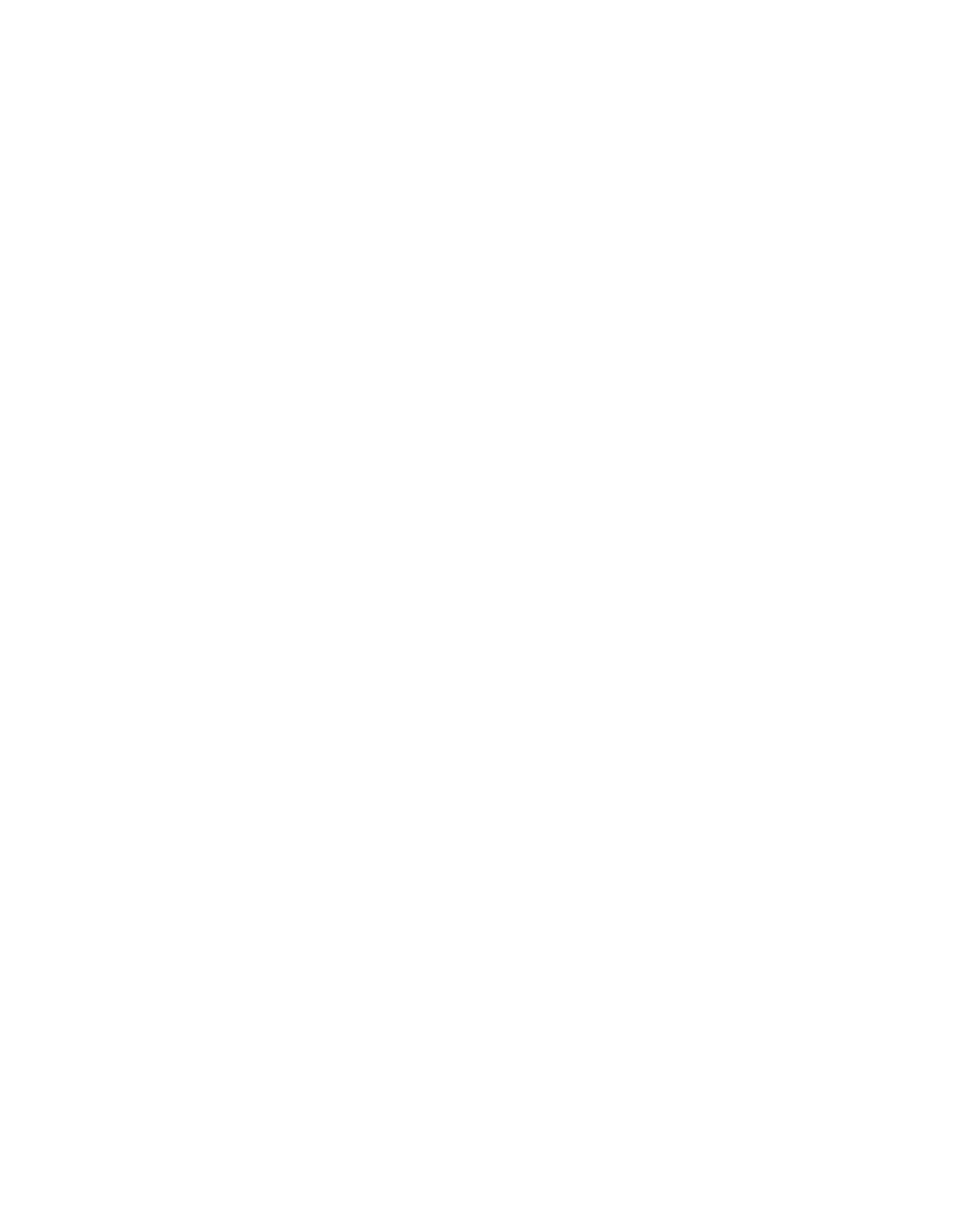(Top Left) Cook, eat, read, relax – there's room for every activity in the Challenger Bus. Wellequipped kitchen makes eating in fun and easy. (Lower Left) The destination isn't half as enjoyable as the journey when you're traveling in a Challenger Bus. Sleek one-piece molded dashboard and super-plush captain's chair mean the driving is easy. (Above) Your own private hotel always has your room ready in the Challenger Bus. Wa rm cabinetry and pretty lighting highlight the matching bedspread and window treatments. (Center) An elegant bath completes the picture. The hardwood-framed medicine cabinet with mirror and spacious cabinet under the sink provide convenient, private storage for personal items. (Right) Cruise in style inside and out in the Challenger Bus. Pictured here is model 296 with TidalWave decor. Sturdy, comfortable furniture and plenty of overhead storage lets you pack in the fun.



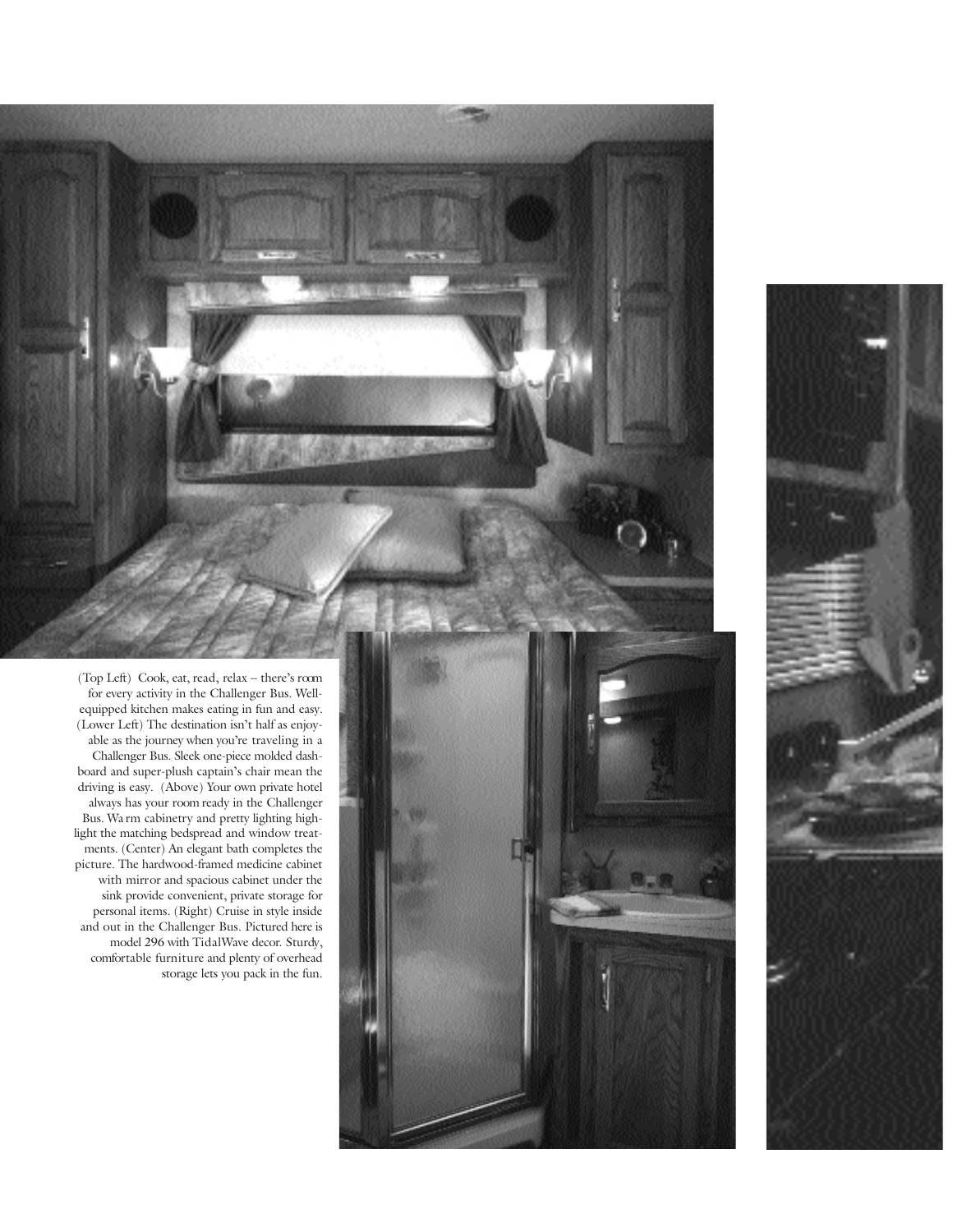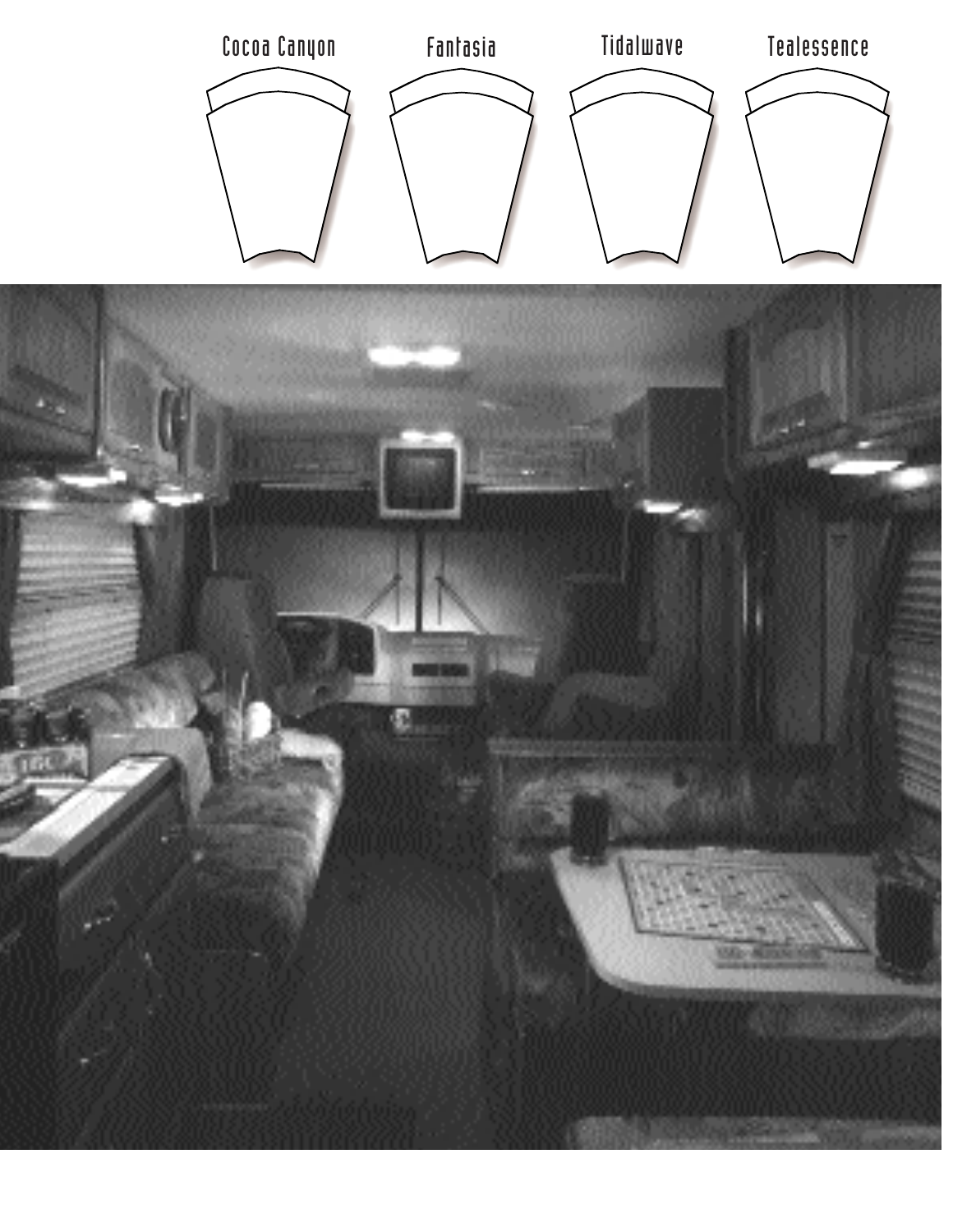